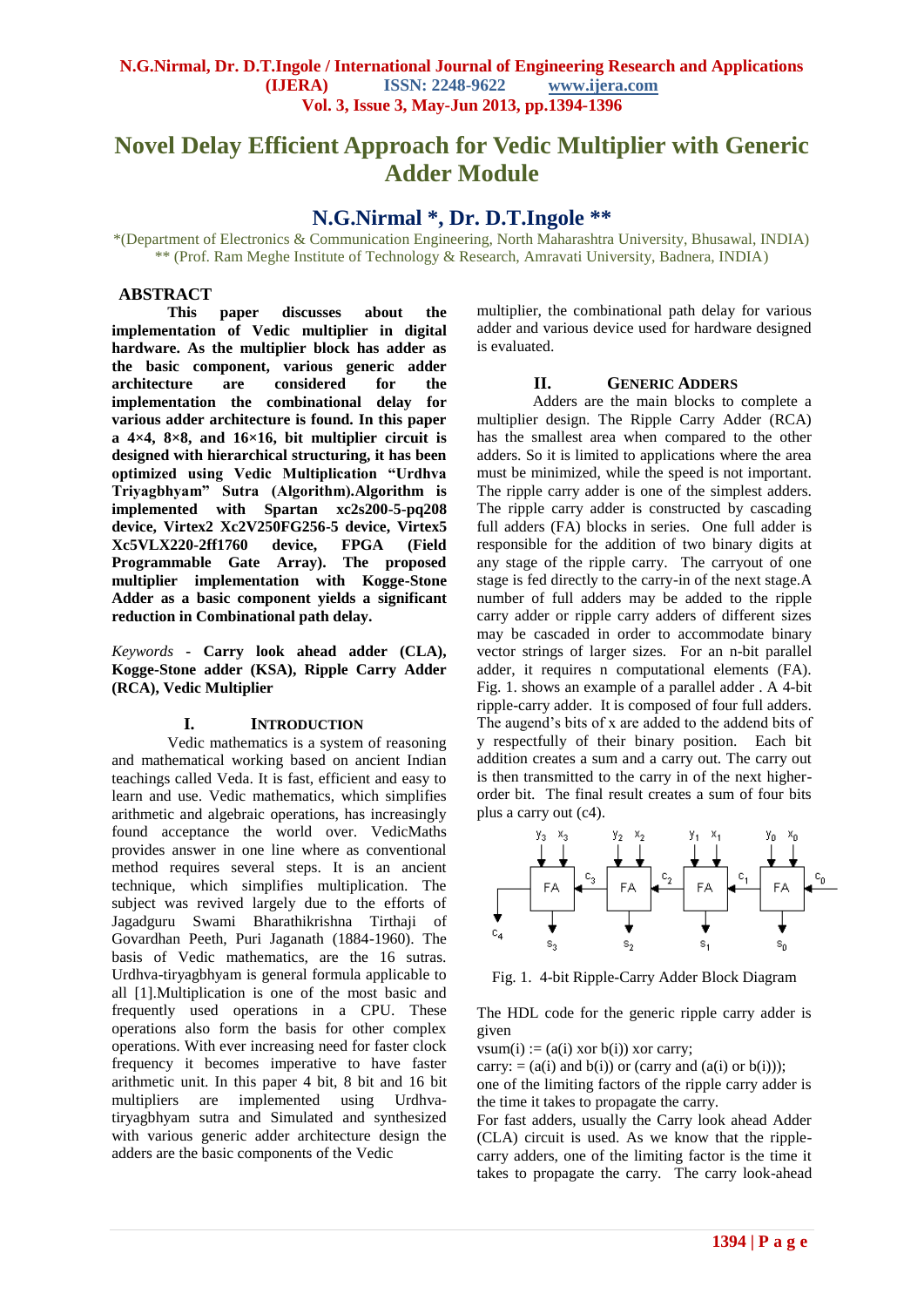#### **N.G.Nirmal, Dr. D.T.Ingole / International Journal of Engineering Research and Applications (IJERA) ISSN: 2248-9622 www.ijera.com Vol. 3, Issue 3, May-Jun 2013, pp.1394-1396**

adder solves this problem by calculating the carry signals in advance, based on the input signals. The result is a reduced carry propagation time.

To be able to understand how the carry look-ahead adder works, we have to manipulate the boolean expression dealing with the full adder. Introducing two new signals (propagate P and generate G) in a full-adder, one gets:

 $Pi = Ai \oplus Bi$  Carry propagate

 $Gi = AiBi$  Carry generate

Both propagate and generate signals only depend on the input bits.The new expressions for the output sum and the carryout are given by:

> $Si = Pi \oplus Ci$  $Ci+1= Gi+PiCi$

These equations show that a carry signal will be generated in two cases:

1) if both bits Ai and Bi are 1

2) if either Ai or Bi is 1 and the carry-in Ci is 1.

These equations can be generated for a 4-bit adder:

C1=G0+P0C0

C2=G1+P1C1

=G1+P1(G0+P0C0)=G1+P1G0+P1P0C0

 $C3 = G2 + P2C2 = G2 + P2G1 + P2P1G0 + P2P1P0C0$ C4=G3+P3C3=G3+P3G2+P3P2G1+P3P2P1G0+P3P 2P1

P0C0

These expressions show that C2, C3 and C4 do not depend on its previous carry-in. Therefore C4 does not need to wait for C3 to propagate. As soon as C0 is computed, C4 can reach steady state. The same is also true for C2 and C3

The general expression is

 $Ci+1=Gi + PiGi-1 + PiPi-1Gi-2 + ...$ .  $PiPi-1...$ P2P1G0 + PiPi-1 ….P1P0C0.

Carry look-ahead adder's structure can be divided into three parts: the propagate/generate generator.

The Kogge-Stone adder (KSA) is the fastest adder classified as a parallel prefix adder since the generate and the propagate signals are precomputed. These adders are known to be quite fast in exchange for heavier parallel architecture. The Kogge-Stone adder uses a tree structure to compute the overall carry chain.



Fig.2.Schematic of 4 bit Kogge Stone Adder

#### **III. IMPLEMENTATION OF VEDIC MULTIPLIER**

The 4x4 Multiplier is made by using 4, 2x2 multiplier sub blocks. Here, the multiplicands are having the bit size of  $(n=4)$  whereas, the result is of 8 bit in size. The input is broken in to smaller groups of size of  $n/2 = 2$ , for both inputs, that is a and b. These newly formed groups of 2 bits are given as input to  $2\times2$  multiplier block and the result produced 4 bits, which are the output produced from  $2\times 2$  multiplier block are sent for addition to an addition tree.

As the generic adder is designed the designing of high bit multipliers in not an issue using the structural modeling it becomes easy for just call the predefined components and design the multiplier.



Fig.3. Hardware realization of 4×4 multiplier







Fig.5. Hardware realization of 16×16 multiplier